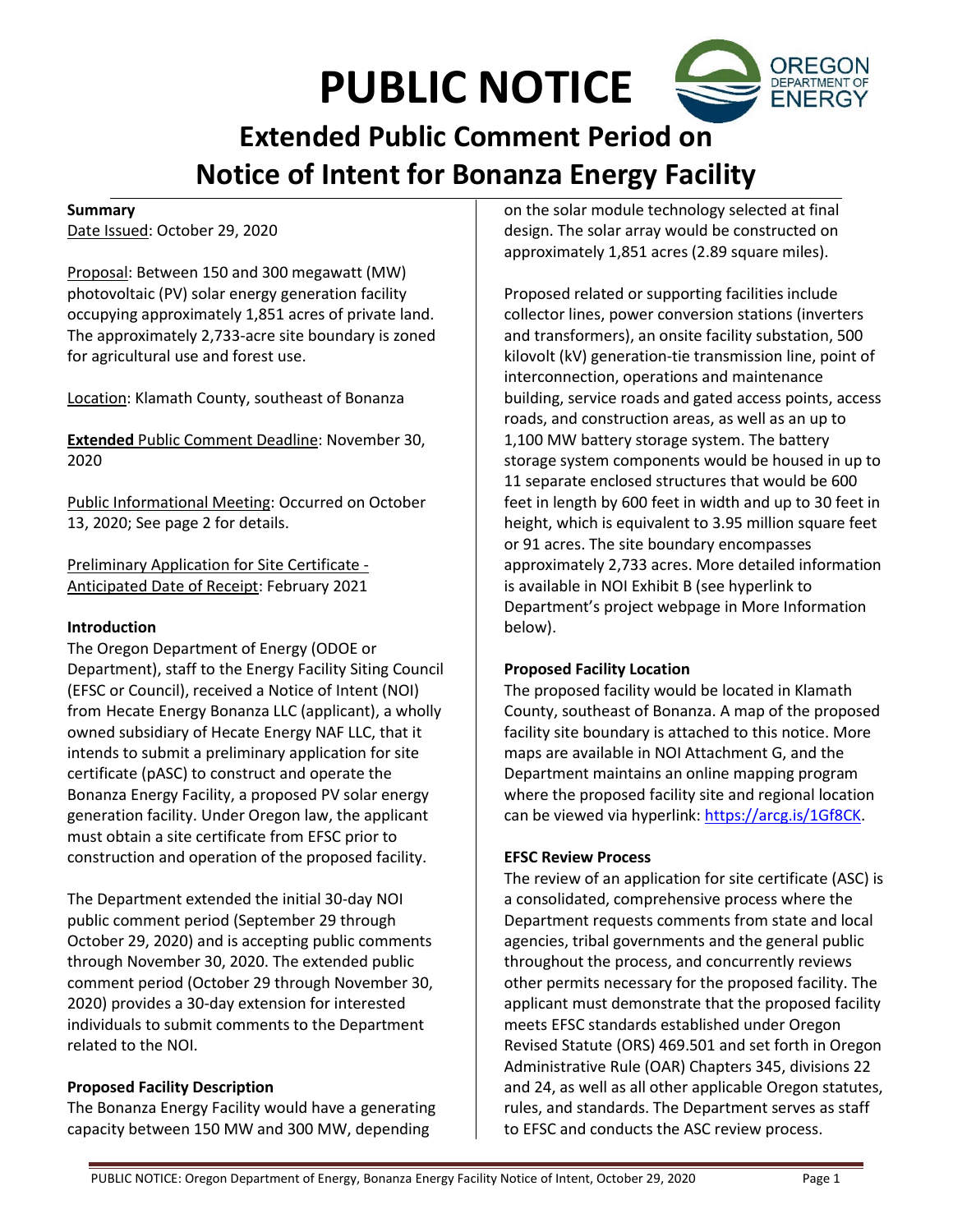Pursuant to ORS 469.504(4), an applicant must elect to demonstrate compliance with the statewide planning goals by either obtaining local land use approval from the affected local government(s) or through EFSC's determination of compliance. At this time, Hecate Energy Bonanza LLC intends to satisfy the Council's Land Use standard (OAR 345-022-0030) by seeking an EFSC determination under ORS 469.504(1)(b).

# **Public Participation**

There are several opportunities for public participation and comment during the EFSC process. The first is the public comment period on the NOI, which is currently open. The Department issued Public Notice of the NOI on September 29, 2020, noticing of a 30-day public comment period extending from September 29 through October 29, 2020 and of a public informational meeting conducted by the Department and applicant on October 13, 2020. The NOI public comment period is extended from October 29 to November 30, 2020 to allow additional opportunity for interested individuals to submit comments on the NOI. Audio and video recording from the October 13, 2020 Informational Meeting, along with agenda and presentation information, are available on the Department's project webpage for the proposed facility (see More Information for hyperlinks). Informational meetings provide an opportunity for the public to ask questions about the proposed facility and review process.

Another public informational meeting will be held after the application is determined to be complete. After the release of the Department's draft proposed order, a public hearing will be held that will provide an opportunity for the public to provide oral testimony on the proposed facility.

The purpose of NOI and ASC informational meetings is for the Department and applicant to provide information about the proposed facility and EFSC review process to the general public, which differs from a public hearing, where the purpose is to provide the general public an opportunity to provide oral comments to the Council and Hearing Officer on the ASC and DPO. The Department will provide notice of all future public informational meetings and hearings.

# **Notice of Intent**

The NOI provides notice to the Department and the public that the applicant intends to submit an ASC in

the future. The NOI contains preliminary information about the proposed facility and provides an opportunity for the public, state and local governments and Tribal governments to comment on the NOI.

This Public Notice extends the first public comment period in the EFSC process to provide an additional 30 days for submission of comments on the NOI to the Department, from October 29 through November 30, 2020.

## **Comment Period and Informational Meeting**

Public comments on the NOI are encouraged to help the applicant identify issues and concerns early in the process.

Comments on the NOI are due by November 30, 2020, and must be submitted in writing by U.S. mail, e-mail, or by fax. Please send comments to:

> Katie Clifford, Senior Siting Analyst Oregon Department of Energy 550 Capital Street NE Salem, OR 97301 Phone: 503-302-0267 Fax: 503-373-7806 Email: katie.clifford@oregon.gov

The informational meeting was held on October 13, 2020 at 5:30 pm via WebEx. All comments received at the informational meeting were recorded, provided to the applicant, and are maintained by the Department as part of the administrative record for the siting process.

**Please Note:** The submission of comments does not automatically register your contact information to receive notices. If you would like to receive notices for this proposed facility or any other EFSC project, and have not already done so, please follow the instructions in the next section.

# **Receipt of this Notice:**

You are receiving this notice because:

1. You own property within or adjacent to (within 500 feet) the property on which the proposed facility would be located. You will automatically receive all future EFSC notices for this facility if the site boundary remains the same.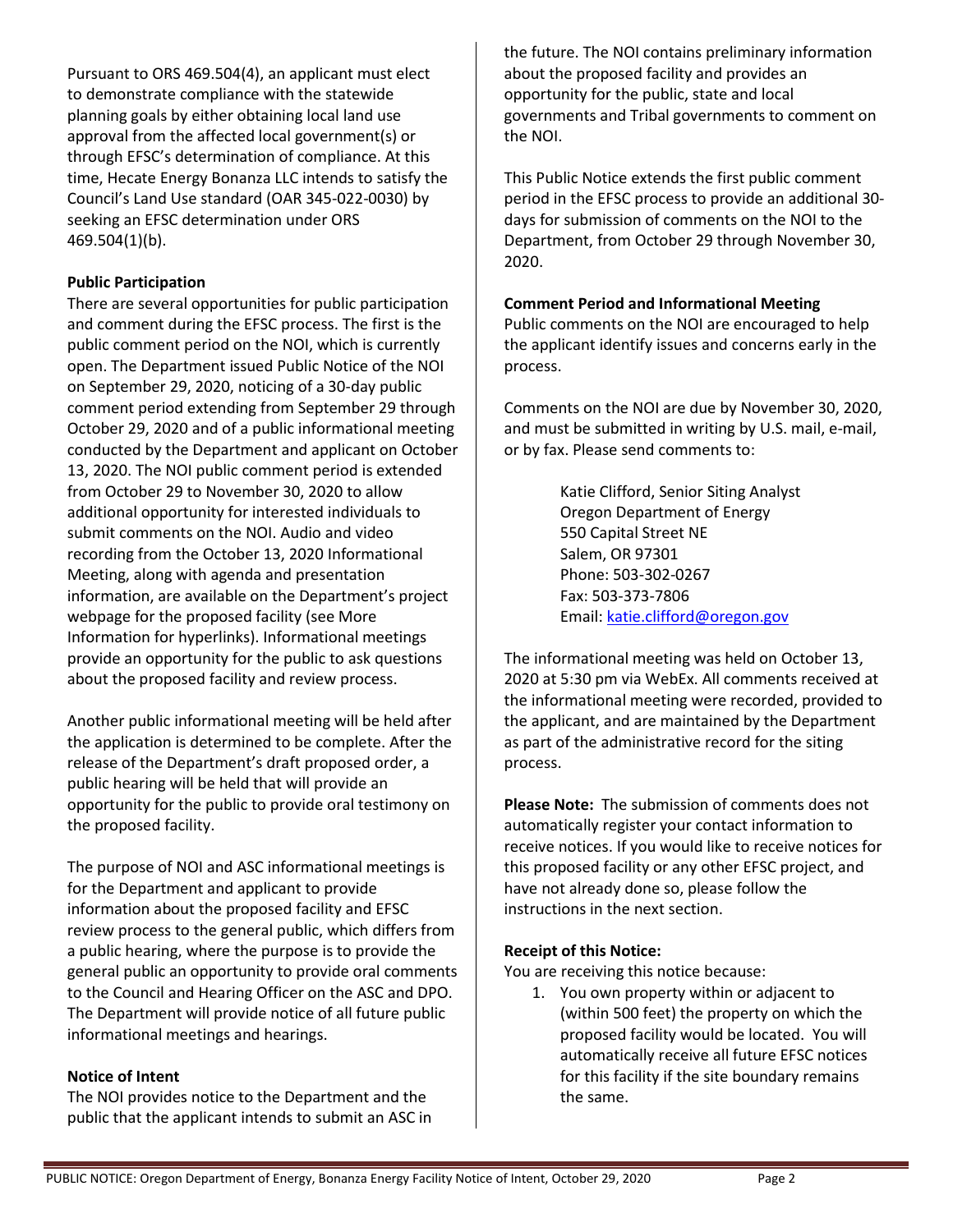- 2. You have previously signed up via ClickDimensions to receive notices on this facility, or all facilities.
- 3. You provided written or email comment.

## **More Information**

More information about the proposed facility and the review process are available using any of the following options. If you need more information, please contact Katie Clifford.

# **1) ODOE's webpage**

More details on the Bonanza Energy Facility, including the NOI, NOI Information Meeting materials (audio/video, presentations, and agenda) are available online at:

https://www.oregon.gov/energy/facilitiessafety/facilities/Pages/BEF.aspx

Resources describing the State Siting Process, including "Oregonians Guide to Siting and Oversight of Energy Facilities" are available at: https://www.oregon.gov/energy/facilitiessafety/facilities/Pages/default.aspx

### **2) Updates by Email/Mail**

Subscribe to ClickDimensions for email updates on the proposed facility or other energy facilities under Council jurisdiction. ClickDimensions is an automated email system that allows interested members of the public to manage subscriptions to information received about ODOE projects and events. For more information, please visit: www.tinyurl.com/ODOE-EFSC.

To receive notices by U.S. Mail, please contact Katie Clifford and request to be added to the paper notice list.

### **3) In hardcopy**

Hard copies of the NOI are available for public inspection at the following location at no cost. Hard copies will be provided at reasonable cost upon request to ODOE.

Oregon Department of Energy 550 Capitol Street NE Salem, OR 97301

Please contact the Department to arrange viewing of hard copies of the NOI.

## **Accessibility information**

The Oregon Department of Energy is committed to accommodating people with disabilities. If you require any special physical or language accommodations, or need information in an alternate format, please contact Michiko Mata at 503-378-3895, toll-free in Oregon at 800-221-8035, or email to michiko.mata@oregon.gov.